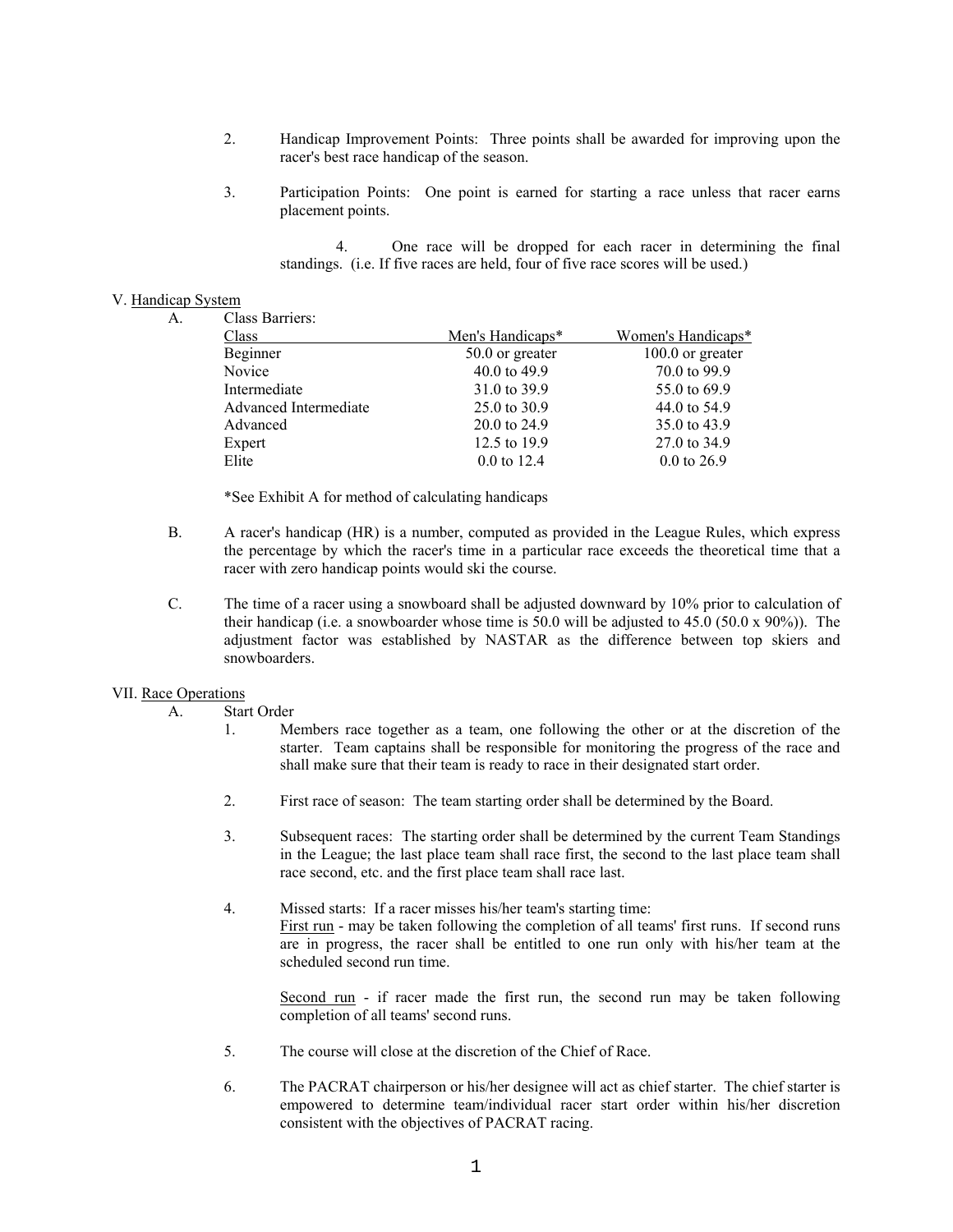- B. Disqualification will result from the following:
	- 1. Missing a gate: Not going through each gate with both feet and with both skis attached. Exception: both feet with one ski attached allowed through the final two gates (including the finish gate).
	- 2. Loss of a ski or board, except in the last two gates. Unless hurt, the racer shall move to the side of the course to put ski(s) or board back on to avoid interfering with the next racer. Racers are not to complete the run putting ski(s), snowboard or mono-ski back on.
	- 3. Receiving physical assistance during the race.
	- 4. Any person found wearing another's bib or racing when ineligible will be disqualified and their team will lose any points earned that day, by the entire team.
- C. Disqualification for the day or remaining race season may result from the following at the direction of the Chief of Race:
	- 1. Skiing/boarding through any two gates prior to the race. Skiing/boarding along the edge of the course for the purpose of practicing the line or terrain features (shadowing).
	- 2. Unsportsmanlike conduct or language.
	- 3. Racer fails to let an overtaking racer pass on first demand in the case of two racers on the course simultaneously.
	- 4. Not signing individual race entry release form.
	- 5. Refusal to do share of work on the race, if requested, including course slipping.
	- 6. Failure to have race bib visible while racing the course.
	- 7. General:
		- (a) In the event that both a disqualifying action and timing malfunction occur in the same run, the disqualifying action takes precedence.
		- (b) Disqualifications may be appealed to the Board.
- D. Re-runs: All re-runs will be allowed as soon as feasible following completion of the team currently on course. Re-runs will be permitted for the following:
	- 1. False start: A false start is declared if the starter calls back the racer before he passes through the second gate.
	- 2. Timer malfunction.
	- 3. Interference by racer or transient skier. If the racer claims interference during a run, a rerun may be permitted; however, final acceptance of the re-run will be at the discretion of the Chief of Race.
- E. Protests: Protests must be reported to the Chief of Race within one hour of the end of the race. Final determination of a protest shall be by the Board, but only if previously submitted to the PACRAT Chairperson in writing.
- F. Postponements: Postponement of a race will be decided by the PACRAT Chairman, or his/her designee, in consultation with the Board.
- G. Official Results: The race results will be declared official after the Board has:
	- 1. Acted upon all protests, disqualifications, and injuries; and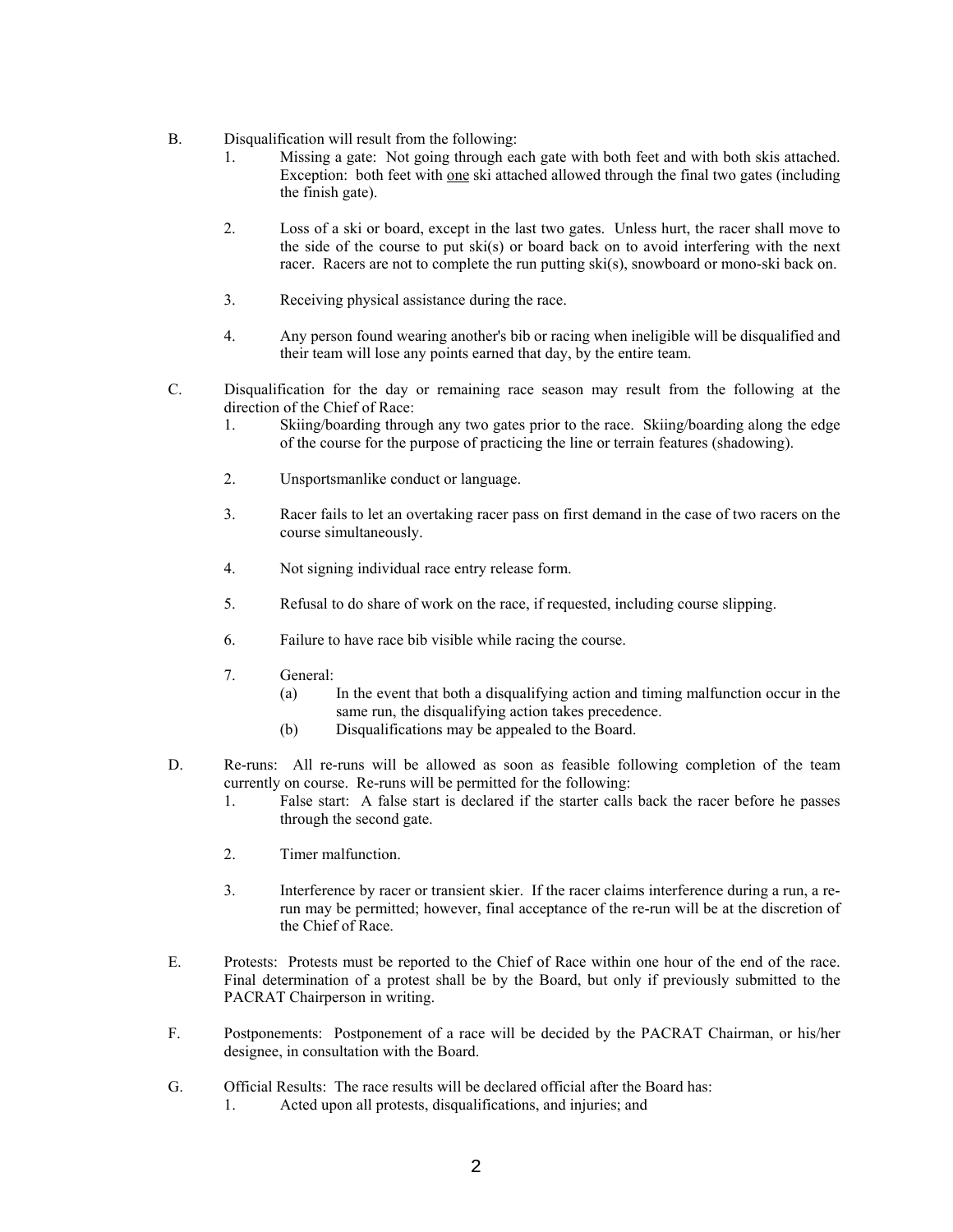2. Approved the results as compiled and presented.